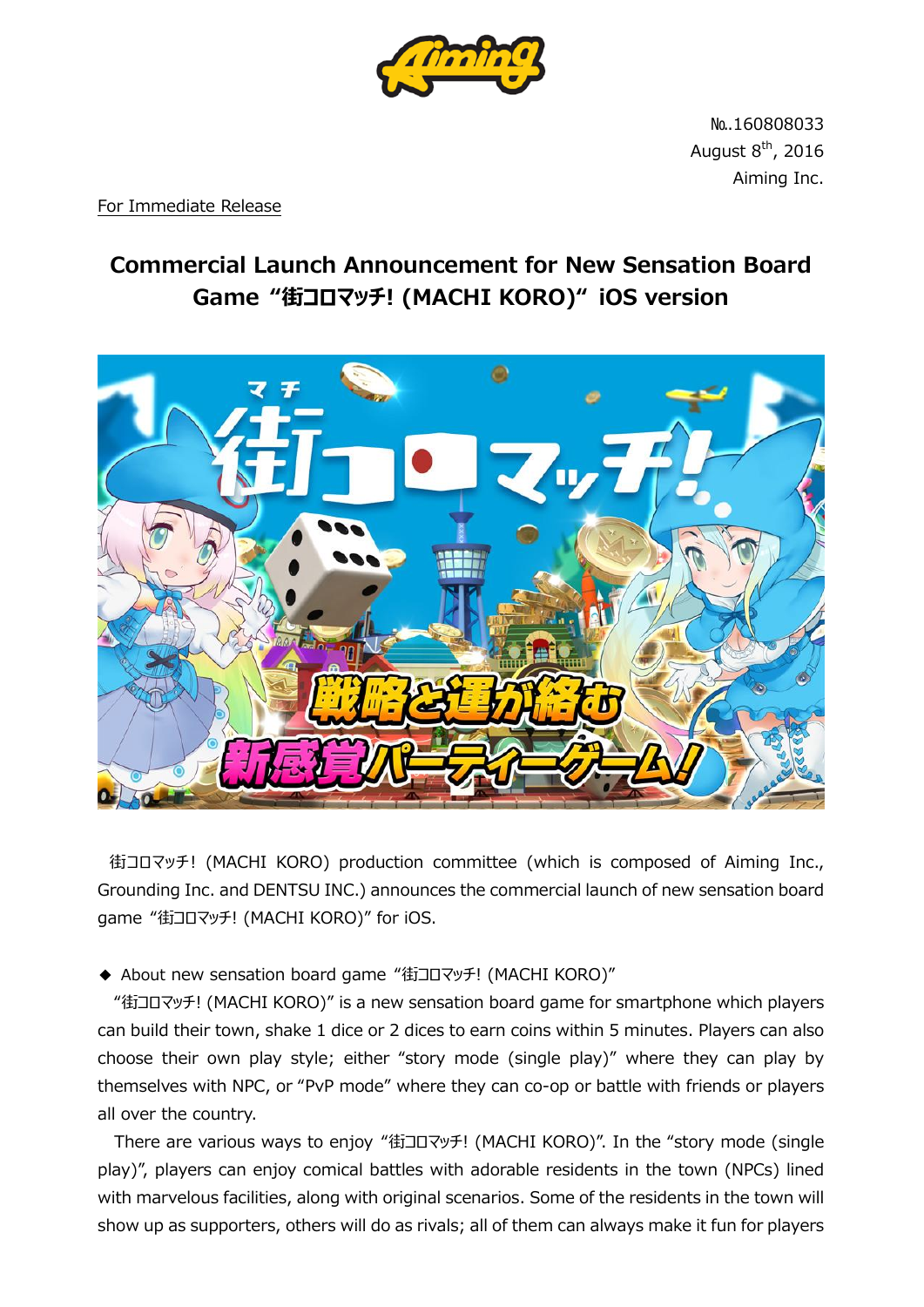

with various kinds of roles. In the "PvP mode", besides competing with friends or rivals all over the country, players can also enjoy team play, such as teaming up with friends to have 2vs2 Battles.

In addition, the "街コロマッチ! (MACHI KORO)" has generated over 300,000 **pre-registered players on August 6 th, 2016**.



**in the story mode (single play)!**



**Enjoy at their own paces Get hot with players all over the country!**





**Link 3 facilities to get combo bonus! The original board game has won lots of awards in the world♪**

## ■ **Start now to get 3 character cards drawn by popular manga creator "Mine Yoshizaki (吉崎 観音)"!**

### **Launch Anniversary Login Event is ON!**

In the pre-register campaign, the number of pre-registered players has reached the final goal of 150,000 players in its early stages, and also reached the additional goals of 200,000 and 250,000 later. To express our appreciation of being registered by so many customers beyond our expectation, we have decided to give away a character card [Yuriko (ユリコ)] drawn by Mine Yoshizaki (吉崎 観音) as login bonus. Customers who login for 7 days during the event period can get the [Yuriko (ユリコ)] card.

・ **Event Period : August 8th, 2016 (Mon.) - August 21 th , 2016 (Sun.) 23:59**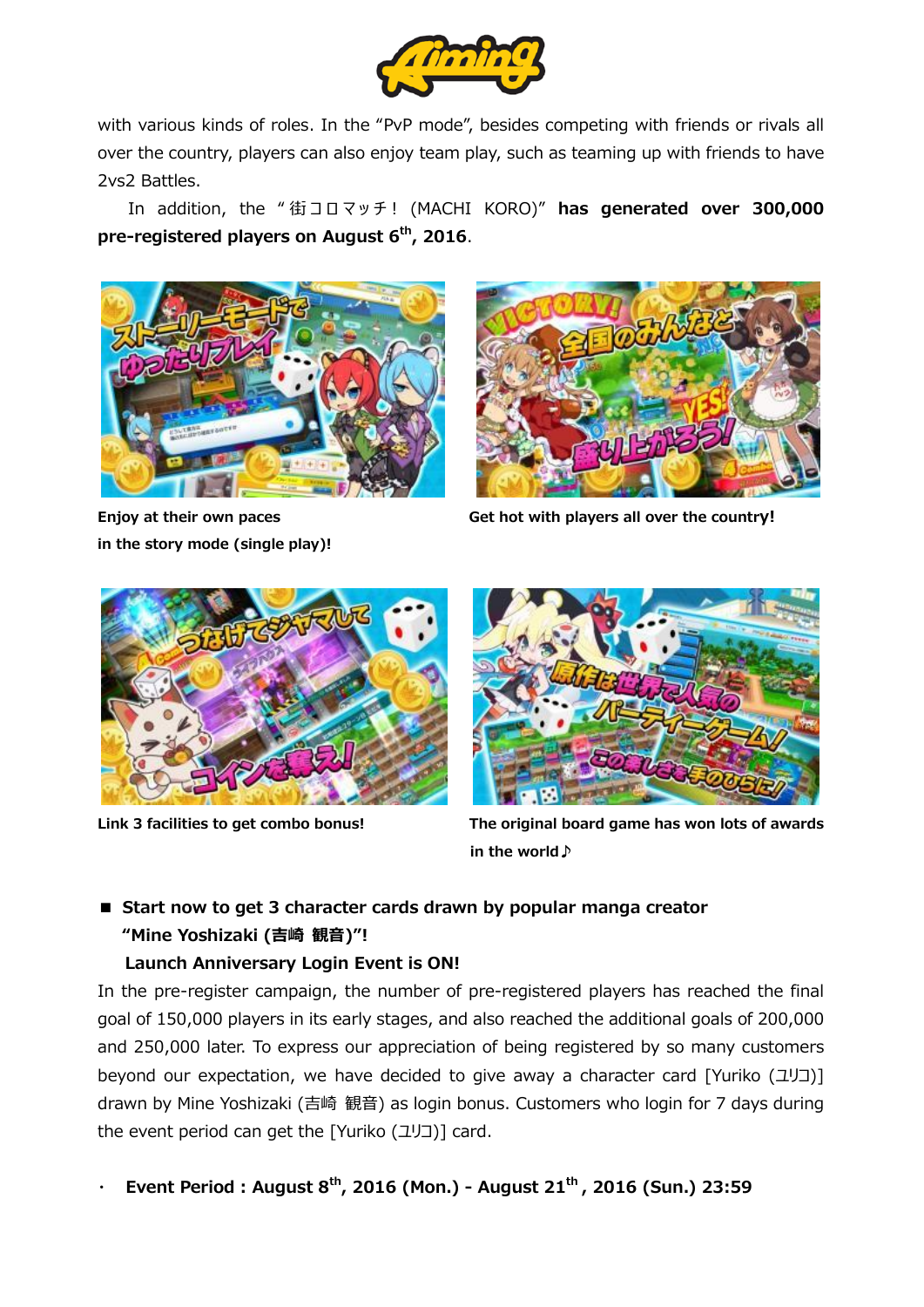

| Login Days | Bonus                     |  |  |
|------------|---------------------------|--|--|
| 1 Day      | 10,000 Golds              |  |  |
| 2 Days     | 50 Diamonds               |  |  |
| 3 Days     | [L Manor (D Blue)] Card   |  |  |
|            | (which stands for         |  |  |
|            | [Large Manor (Dark Blue)] |  |  |
|            | Card)                     |  |  |
| 4 Days     | [Parking Complex] Card    |  |  |
| 5 Days     | 5,000 Golds               |  |  |
| 6 Days     | 50 Diamonds               |  |  |
| 7 Days     | Yuriko (ユリコ)              |  |  |
| 8 Days     | [Tower (Deep Blue)] Card  |  |  |
| 9 Days     | 10,000 Golds              |  |  |
| 10 Days    | [Parking Complex] Card    |  |  |

#### **・Login Bonus Details**

※The [L Manor (D Blue)] and [Tower (Deep Blue)] cards are materials for upgrading facilities.

※The [Parking Complex] card is an item that can be used to play Lotto of Rank S guarantee.

**▼ Pre-register Campaign Bonus Details**



### 7 Days bonus "Yuriko (ユリコ)" card

| Number of      | <b>Bonus</b>            |  |
|----------------|-------------------------|--|
| Pre-registered |                         |  |
| Players        |                         |  |
| Over 5,000     | 5,000 Golds             |  |
| Over 10,000    | 50 Diamonds             |  |
| Over 30,000    | 10,000 Golds            |  |
| Over 50,000    | [Parking Complex] Card  |  |
|                | Character Card          |  |
| Over 100,000   | [Sumire (スミレ)] drawn by |  |
|                | Mine Yoshizaki (吉崎 観音)  |  |
|                | Character Card          |  |
| Over 150,000   | [HIKAKIN] drawn by      |  |
|                | Mine Yoshizaki (吉崎 観音)  |  |
| Over 200,000   | 150 Diamonds            |  |
| Over 250,000   | 200 Diamonds            |  |

# 登録人数が増えるたびにフレゼント **DEAVER**



### ・ **How to get the pre-register campaign bonus:**

Clear "Story Quest: Chapter 2", then "Gift Box" can be open, and the bonus will be automatically delivered to the Gift Box.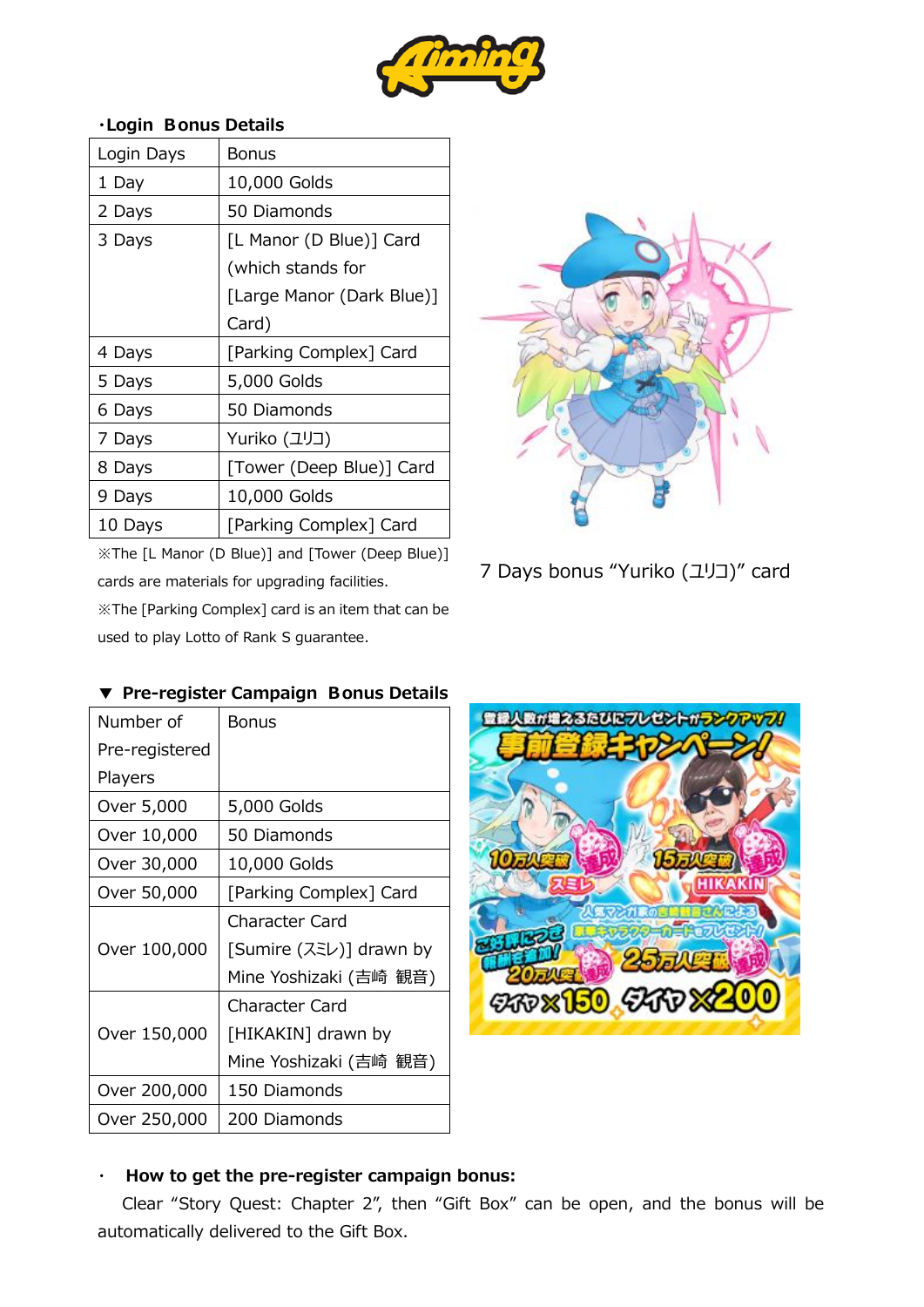

### **Beginners Support Campaign is ON!**

To support beginners, we have added limited-time missions in-game. Just clear those missions, then players can gain luxurious bonus. Furthermore, if players clear all of those limited-time missions, then they can gain the total amount of "175 diamonds", which can be used to play Lotto, etc.! Definitely don't miss this big chance!

### ・ **Campaign Period: August 8th, 2016 (Mon.) - August 21th , 2016 (Sun.) 23:59**

| <b>Mission Complete</b>  | Bonus 1     | Bonus <sub>2</sub>  | <b>Notes</b>                    |
|--------------------------|-------------|---------------------|---------------------------------|
| Requirements             |             |                     |                                 |
| Reached Lv.12            | 5 Diamonds  |                     | Can clear only once.            |
| Reached Lv.14            | 5 Diamonds  |                     | Can clear only once.            |
| Reached Lv.16            | 5 Diamonds  |                     | Can clear only once.            |
| Reached Lv.18            | 5 Diamonds  |                     | Can clear only once.            |
| Reached Lv.20            | 5 Diamonds  | [Yellow Forest (A)] | [Yellow Forest (A)] is a        |
|                          |             | Card                | convenient "Rank A" facility    |
|                          |             |                     | card which can be gained        |
|                          |             |                     | from "Gold Lotto".              |
|                          |             |                     | It will get powerful if players |
|                          |             |                     | evolve it into [Cypress         |
|                          |             |                     | Woods] card.                    |
|                          |             |                     |                                 |
|                          |             |                     | Can clear only once.            |
| Join a team              | 50 Diamonds |                     | Can clear only once.            |
| for the first time       |             |                     |                                 |
| Play "Ranking Battle     | 50 Diamonds |                     | Can clear only once.            |
| 2vs2" for the first time |             |                     |                                 |
| Clear "Story Quest:      | 50 Diamonds |                     | Can clear only once.            |
| Chapter 2"               |             |                     |                                 |
| for the first time       |             |                     |                                 |

### ・ **Campaign Details**

**●AppStore:** <https://itunes.apple.com/jp/app/id1101095819>